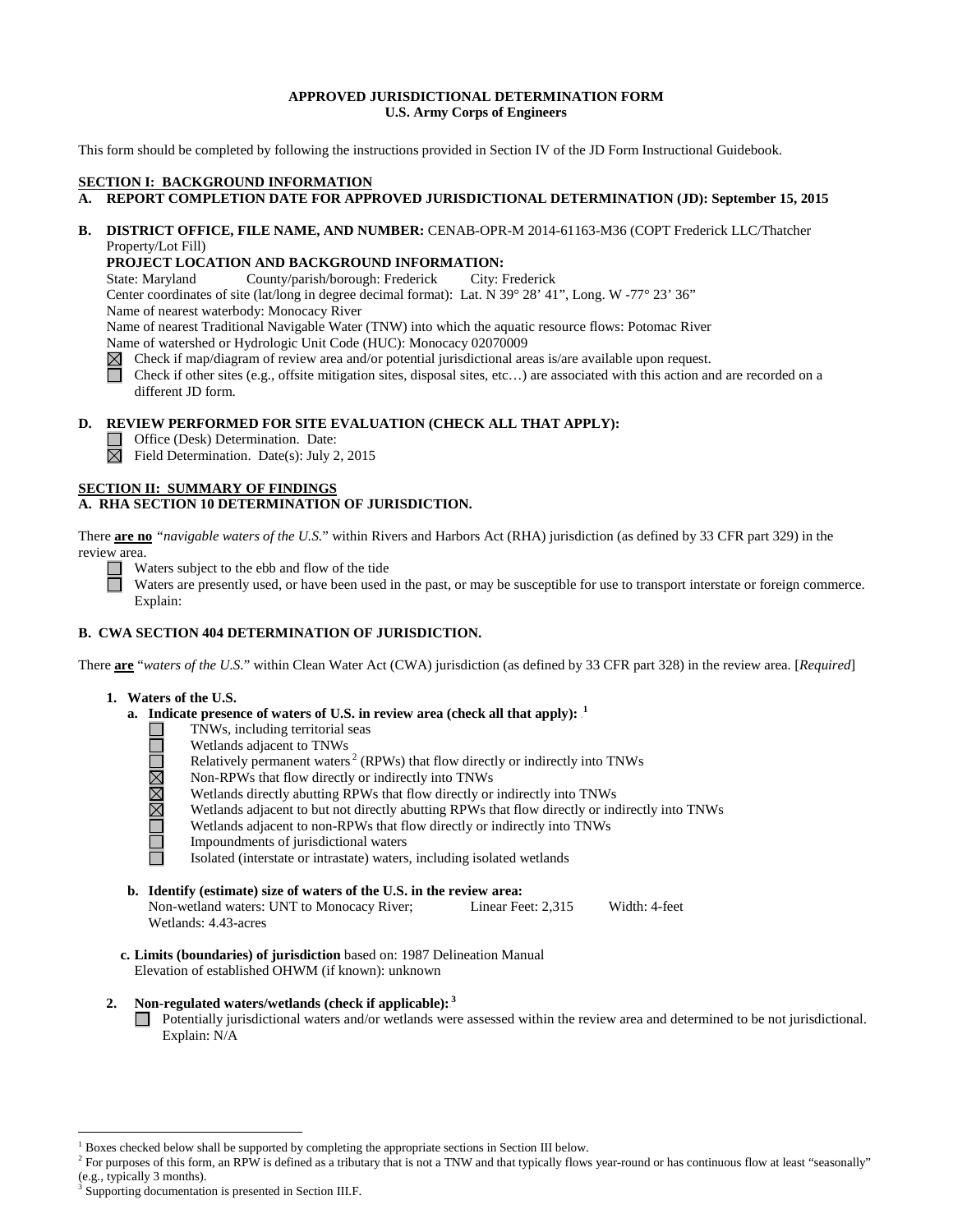### **SECTION III: CWA ANALYSIS**

### **A. TNWs AND WETLANDS ADJACENT TO TNWs**

**The agencies will assert jurisdiction over TNWs and wetlands adjacent to TNWs. If the aquatic resource is a TNW, complete Section III.A.1 and Section III.D.1. only; if the aquatic resource is a wetland adjacent to a TNW, complete Sections III.A.1 and 2 and Section III.D.1.; otherwise, see Section III.B below**.

**1. TNW**

Identify TNW:

Summarize rationale supporting determination:

### **2. Wetland adjacent to TNW**

Summarize rationale supporting conclusion that wetland is "adjacent":

## **B. CHARACTERISTICS OF TRIBUTARY (THAT IS NOT A TNW) AND ITS ADJACENT WETLANDS (IF ANY):**

**This section summarizes information regarding characteristics of the tributary and its adjacent wetlands, if any, and it helps determine whether or not the standards for jurisdiction established under Rapanos have been met.**

**The agencies will assert jurisdiction over non-navigable tributaries of TNWs where the tributaries are "relatively permanent waters" (RPWs), i.e. tributaries that typically flow year-round or have continuous flow at least seasonally (e.g., typically 3 months). A wetland that directly abuts an RPW is also jurisdictional. If the aquatic resource is not a TNW, but has year-round (perennial) flow, skip to Section III.D.2. If the aquatic resource is a wetland directly abutting a tributary with perennial flow, skip to Section III.D.4.**

**A wetland that is adjacent to but that does not directly abut an RPW requires a significant nexus evaluation. Corps districts and EPA regions will include in the record any available information that documents the existence of a significant nexus between a relatively permanent tributary that is not perennial (and its adjacent wetlands if any) and a traditional navigable water, even though a significant nexus finding is not required as a matter of law.**

If the waterbody.<sup>4</sup> is not an RPW, or a wetland directly abutting an RPW, a JD will require additional data to determine if the **waterbody has a significant nexus with a TNW. If the tributary has adjacent wetlands, the significant nexus evaluation must consider the tributary in combination with all of its adjacent wetlands. This significant nexus evaluation that combines, for analytical purposes, the tributary and all of its adjacent wetlands is used whether the review area identified in the JD request is the tributary, or its adjacent wetlands, or both. If the JD covers a tributary with adjacent wetlands, complete Section III.B.1 for the tributary, Section III.B.2 for any onsite wetlands, and Section III.B.3 for all wetlands adjacent to that tributary, both onsite and offsite. The determination whether a significant nexus exists is determined in Section III.C below.**

**1. Characteristics of non-TNWs that flow directly or indirectly into TNW**

**(i) General Area Conditions:** Watershed size: 135.1**acres** Drainage area: 135.1 **acres** Average annual rainfall: 40.59-inches Average annual snowfall: 15.4- inches

### **(ii) Physical Characteristics:**

(a) Relationship with TNW: Tributary flows directly into TNW.  $\boxtimes$  Tributary flows through 2 tributaries before entering TNW.

Project waters are **20-25** river miles from TNW. Project waters are **1 (or less)** river miles from RPW. Project waters are **15-20** aerial (straight) miles from TNW. Project waters are **1 (or less)** aerial (straight) miles from RPW. Project waters cross or serve as state boundaries. Explain: No

Identify flow route to  $TNW<sup>5</sup>$ : The ephemeral channel flows through the property to the southeast into the Monocacy River, which flows south to the Potomac River.

 <sup>4</sup> Note that the Instructional Guidebook contains additional information regarding swales, ditches, washes, and erosional features generally and in the arid West.

 $<sup>5</sup>$  Flow route can be described by identifying, e.g., tributary a, which flows through the review area, to flow into tributary b, which then flows into TNW.</sup>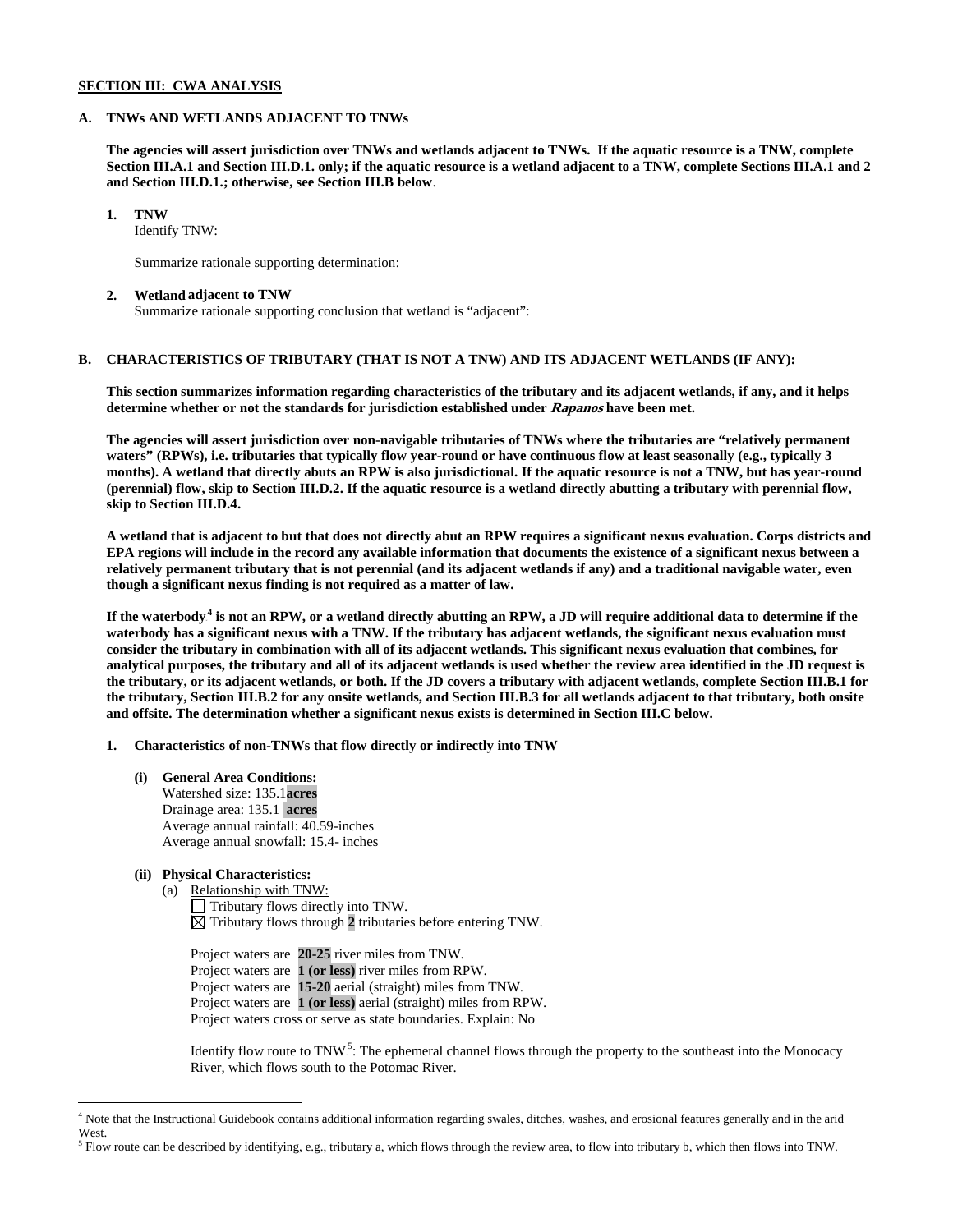Tributary stream order, if known: third

| (b) General Tributary Characteristics (check all that apply): |  |  |  |  |
|---------------------------------------------------------------|--|--|--|--|
|---------------------------------------------------------------|--|--|--|--|

|     | <u>Concrar Tributary Characteristics</u> (Check an that apply)<br>Tributary is: $\Box$ Natural<br>Artificial (man-made). Explain:<br>$\boxtimes$ Manipulated (man-altered). Explain: The ephemeral channel flows from a culvert at the edge of the<br>property along US Route 15. The channel flows through an active agricultural field.<br>Tributary properties with respect to top of bank (estimate):<br>Average width:<br>4-feet<br>Average depth:<br>$0.1$ -feet<br>Average side slopes: Vertical (1:1 or less).                                                                                                                                                              |  |  |
|-----|-------------------------------------------------------------------------------------------------------------------------------------------------------------------------------------------------------------------------------------------------------------------------------------------------------------------------------------------------------------------------------------------------------------------------------------------------------------------------------------------------------------------------------------------------------------------------------------------------------------------------------------------------------------------------------------|--|--|
|     |                                                                                                                                                                                                                                                                                                                                                                                                                                                                                                                                                                                                                                                                                     |  |  |
|     | Primary tributary substrate composition (check all that apply):<br>Silts<br>Sands<br>Concrete<br>Muck<br>Cobbles<br>Gravel<br>$\boxtimes$ Vegetation. Type/% cover: Reed Canary Grass/100%<br>Bedrock<br>Other. Explain:                                                                                                                                                                                                                                                                                                                                                                                                                                                            |  |  |
|     | Tributary condition/stability [e.g., highly eroding, sloughing banks]. Explain:<br>Presence of run/riffle/pool complexes. Explain: No<br>Tributary geometry: Relatively straight<br>Tributary gradient (approximate average slope): <1%                                                                                                                                                                                                                                                                                                                                                                                                                                             |  |  |
| (c) | Flow:<br>Tributary provides for: Ephemeral flow<br>Estimate average number of flow events in review area/year: 20 (or greater)<br>Describe flow regime: The channel collects runoff from rain events from the subject property and neighboring property to<br>the west. The channel flows to the southeast until its confluence with the Monocacy River.<br>Other information on duration and volume:                                                                                                                                                                                                                                                                               |  |  |
|     | Surface flow is: Discrete. Characteristics:                                                                                                                                                                                                                                                                                                                                                                                                                                                                                                                                                                                                                                         |  |  |
|     | Subsurface flow: No. Explain findings:<br>$\Box$ Dye (or other) test performed:                                                                                                                                                                                                                                                                                                                                                                                                                                                                                                                                                                                                     |  |  |
|     | Tributary has (check all that apply):<br>$\boxtimes$ Bed and banks<br>$\boxtimes$ OHWM <sup>6</sup> (check all indicators that apply):<br>clear, natural line impressed on the bank<br>$\boxtimes$<br>the presence of litter and debris<br>changes in the character of soil<br>destruction of terrestrial vegetation<br>shelving<br>the presence of wrack line<br>$\boxtimes$ vegetation matted down, bent, or absent<br>sediment sorting<br>leaf litter disturbed or washed away<br>scour<br>sediment deposition<br>multiple observed or predicted flow events<br>water staining<br>abrupt change in plant community<br>other (list):<br>Discontinuous OHWM. <sup>7</sup> Explain: |  |  |
|     | If factors other than the OHWM were used to determine lateral extent of CWA jurisdiction (check all that apply):<br>$\Box$ High Tide Line indicated by:<br>Mean High Water Mark indicated by:<br>$\Box$<br>oil or scum line along shore objects<br>survey to available datum;<br>fine shell or debris deposits (foreshore)<br>physical markings;<br>vegetation lines/changes in vegetation types.<br>physical markings/characteristics<br>tidal gauges<br>other (list):                                                                                                                                                                                                             |  |  |
|     | (iii) Chemical Characteristics:                                                                                                                                                                                                                                                                                                                                                                                                                                                                                                                                                                                                                                                     |  |  |

Characterize tributary (e.g., water color is clear, discolored, oily film; water quality; general watershed characteristics, etc.). Explain: Water was not present during the site visit; however, there was evidence of a recent flow event. Vegetation

 <sup>6</sup> <sup>6</sup>A natural or man-made discontinuity in the OHWM does not necessarily sever jurisdiction (e.g., where the stream temporarily flows underground, or where the OHWM has been removed by development or agricultural practices). Where there is a break in the OHWM that is unrelated to the waterbody's flow regime (e.g., flow over a rock outcrop or through a culvert), the agencies will look for indicators of flow above and below the break. <sup>7</sup>  $7$ Ibid.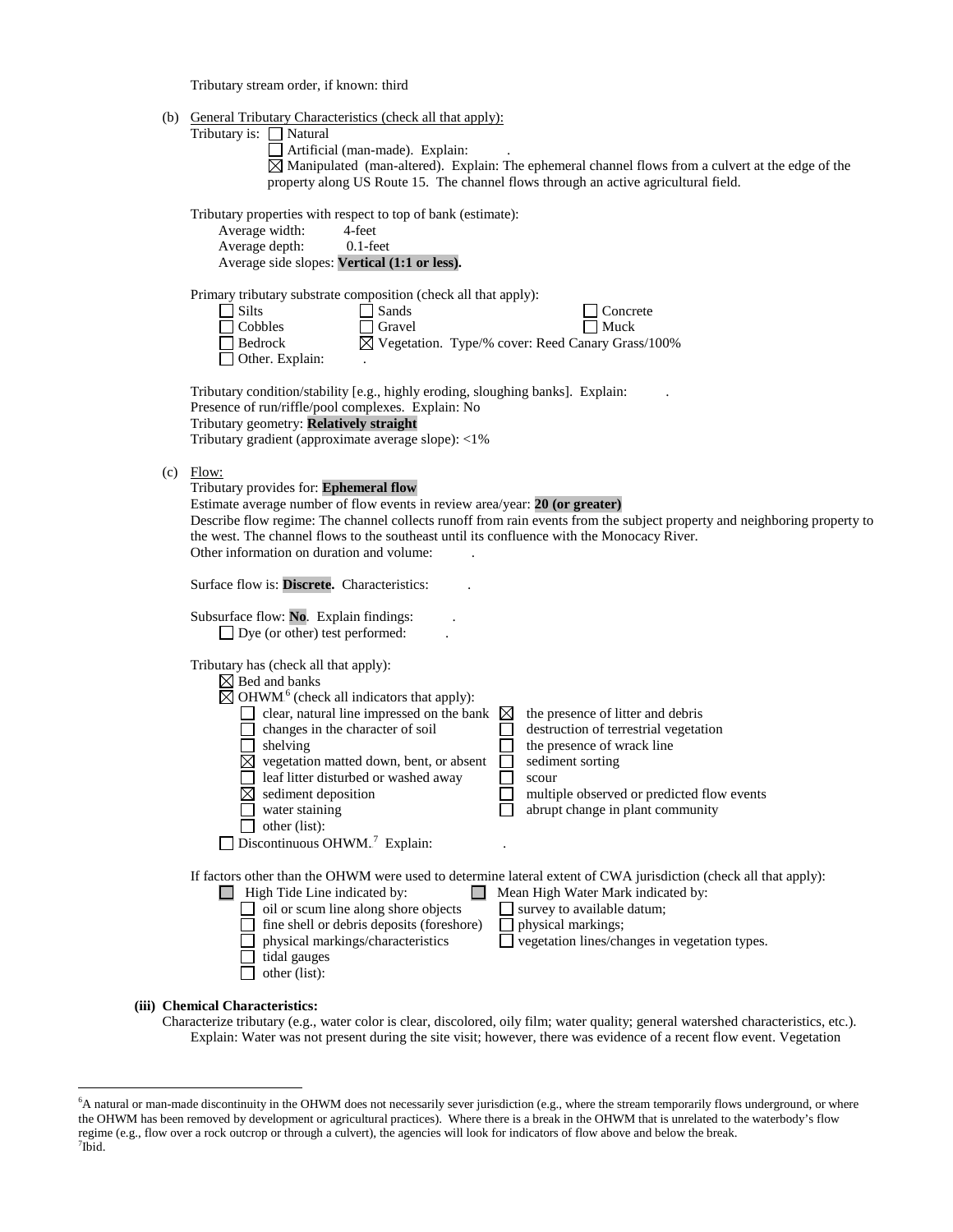within the channel was bent, debris wrack lines were present, and there was sediment staining on the vegetation. The channel takes runoff from two adjacent agricultural properties and U.S. Route 15.

Identify specific pollutants, if known: The types of pollutants one could reasonably expect through this tributary would include sediment, agricultural pollutants, including fertilizers, and petroleum products from the adjacent road network.

### **(iv) Biological Characteristics. Channel supports (check all that apply):**

- $\Box$  Riparian corridor. Characteristics (type, average width):
	- Wetland fringe. Characteristics:
- $\boxtimes$  Habitat for:
	- $\Box$  Federally Listed species. Explain findings:
	- $\Box$  Fish/spawn areas. Explain findings:
	- $\Box$  Other environmentally-sensitive species. Explain findings:

 $\boxtimes$  Aquatic/wildlife diversity. Explain findings: The area most likely provides for a foraging, cover, and movement corridor for small to medium birds and mammals; wildlife was noted using the subject site during the site visit, including birds and deer.

### **2. Characteristics of wetlands adjacent to non-TNW that flow directly or indirectly into TNW**

#### **(i) Physical Characteristics:**

- (a) General Wetland Characteristics:
	- Properties: Wetland size: acres Wetland type. Explain: Wetland quality. Explain: Project wetlands cross or serve as state boundaries. Explain: .
- (b) General Flow Relationship with Non-TNW: Flow is: Pick List. Explain:

Surface flow is**: Pick List**  Characteristics:

Subsurface flow: **Pick List**. Explain findings: . □ Dye (or other) test performed:

- (c) Wetland Adjacency Determination with Non-TNW:
	- $\Box$  Directly abutting
	- Not directly abutting
		- Discrete wetland hydrologic connection. Explain:
		- Ecological connection. Explain:
		- $\Box$  Separated by berm/barrier. Explain:
- (d) Proximity (Relationship) to TNW Project wetlands are **Pick List** river miles from TNW. Project waters are **Pick List** aerial (straight) miles from TNW. Flow is from: **Pick List.** Estimate approximate location of wetland as within the **Pick List** floodplain.

#### **(ii) Chemical Characteristics:**

Characterize wetland system (e.g., water color is clear, brown, oil film on surface; water quality; general watershed characteristics; etc.). Explain:

Identify specific pollutants, if known: .

## **(iii) Biological Characteristics. Wetland supports (check all that apply):**

- $\Box$  Riparian buffer. Characteristics (type, average width):
- $\Box$  Vegetation type/percent cover. Explain:
- $\Box$  Habitat for:
	- Federally Listed species. Explain findings: .
	- Fish/spawn areas. Explain findings: .
	- Other environmentally-sensitive species. Explain findings: .
	- $\Box$  Aquatic/wildlife diversity. Explain findings:

## **3. Characteristics of all wetlands adjacent to the tributary (if any)**

All wetland(s) being considered in the cumulative analysis: **Pick List**

Approximately ( ) acres in total are being considered in the cumulative analysis. For each wetland, specify the following: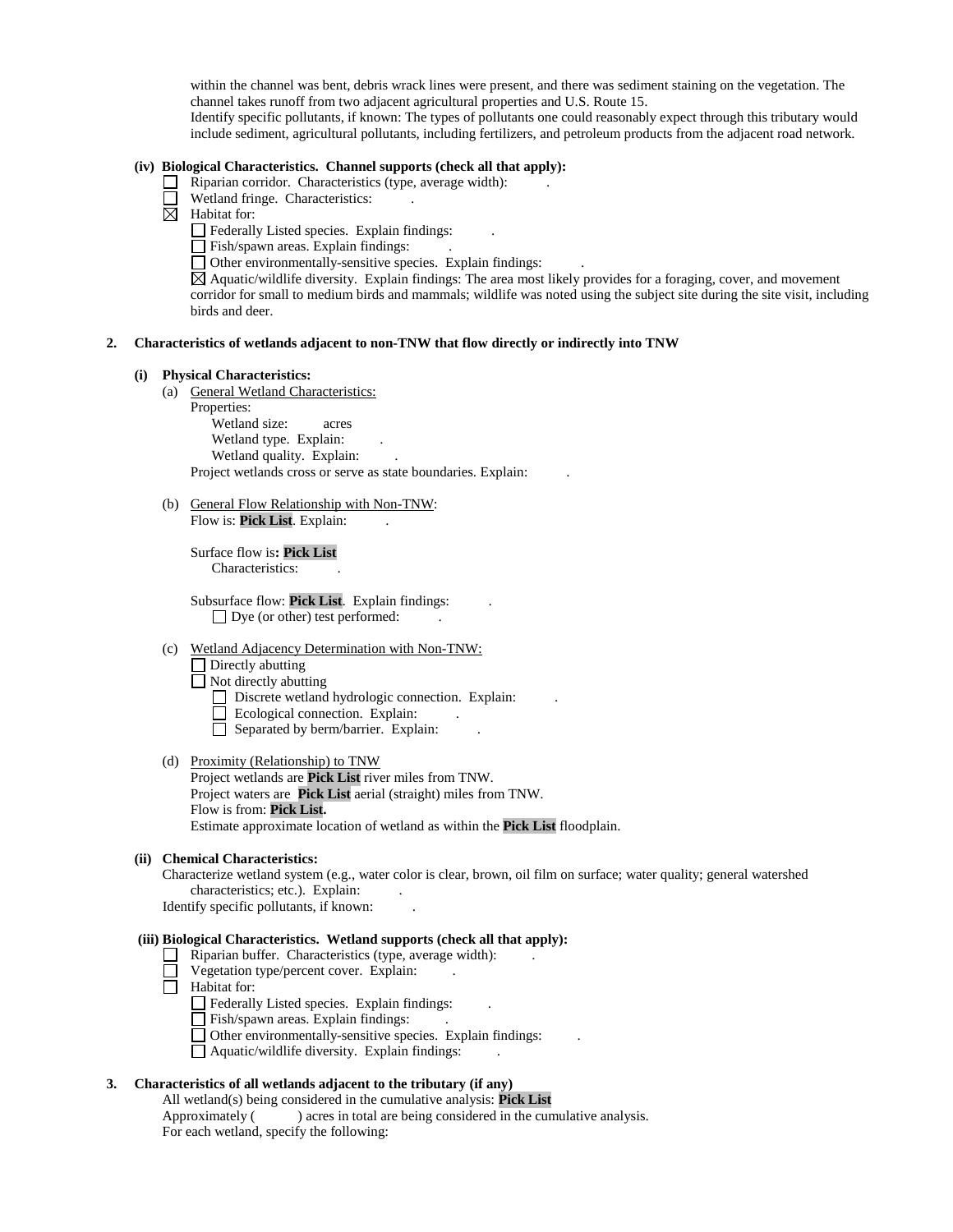Directly abuts? (Y/N) Size (in acres) Directly abuts? (Y/N) Size (in acres)

Summarize overall biological, chemical and physical functions being performed: .

## **C. SIGNIFICANT NEXUS DETERMINATION**

**A significant nexus analysis will assess the flow characteristics and functions of the tributary itself and the functions performed by any wetlands adjacent to the tributary to determine if they significantly affect the chemical, physical, and biological integrity of a TNW. For each of the following situations, a significant nexus exists if the tributary, in combination with all of its adjacent wetlands, has more than a speculative or insubstantial effect on the chemical, physical and/or biological integrity of a TNW. Considerations when evaluating significant nexus include, but are not limited to the volume, duration, and frequency of the flow of water in the tributary and its proximity to a TNW, and the functions performed by the tributary and all its adjacent wetlands. It is not appropriate to determine significant nexus based solely on any specific threshold of distance (e.g. between a tributary and its adjacent wetland or between a tributary and the TNW). Similarly, the fact an adjacent wetland lies within or outside of a floodplain is not solely determinative of significant nexus.** 

**Draw connections between the features documented and the effects on the TNW, as identified in the** *Rapanos* **Guidance and discussed in the Instructional Guidebook. Factors to consider include, for example:**

- Does the tributary, in combination with its adjacent wetlands (if any), have the capacity to carry pollutants or flood waters to TNWs, or to reduce the amount of pollutants or flood waters reaching a TNW?
- Does the tributary, in combination with its adjacent wetlands (if any), provide habitat and lifecycle support functions for fish and other species, such as feeding, nesting, spawning, or rearing young for species that are present in the TNW?
- Does the tributary, in combination with its adjacent wetlands (if any), have the capacity to transfer nutrients and organic carbon that support downstream foodwebs?
- Does the tributary, in combination with its adjacent wetlands (if any), have other relationships to the physical, chemical, or biological integrity of the TNW?

### **Note: the above list of considerations is not inclusive and other functions observed or known to occur should be documented below:**

- **1. Significant nexus findings for non-RPW that has no adjacent wetlands and flows directly or indirectly into TNWs.** Explain findings of presence or absence of significant nexus below, based on the tributary itself, then go to Section III.D: .
- **2. Significant nexus findings for non-RPW and its adjacent wetlands, where the non-RPW flows directly or indirectly into TNWs.** Explain findings of presence or absence of significant nexus below, based on the tributary in combination with all of its adjacent wetlands, then go to Section III.D: The on-site ephemeral channel is approximately 4-feet wide. The presence of reed canary grass within the channel helps keep it stable and removes sediment prior to its confluence with the Monocacy River. The following geomorphology was absent: depositional bars or benches, braided channels, and grade controls. There were no citings of crayfish, fish, snails, amphibians, or wetland vegetation in the channel due to the lack of baseflow. The ephemeral channel is located, for the most part, through the existing agricultural field before it flows through a forested wetland area, and eventually into the Monocacy River.

Aquatic Life (Organisms): There was no aquatic life or indicators of aquatic life within the channel due to the lack of a base flow. There was also no flow in the channel during the site visit. Although the presence of sediment staing on vegetation, bent over vegetation, and debris lines indicated that the Monocacy River had recently overflowed its banks.

Habitat for Wildlife: A detailed assessment of the quality of wildlife habitat was not performed. The channel may provide a foraging, cover, and movement corridor for small to medium birds and mammals; deer were noted on the project site during the site visit.

Support Nutrient Cycling: The area of review supports nutrient cycling. The grass-lined channel manages the nutrients from the adjacent agricultural land by removing fertilizers prior to entering the Monocacy River.

Sediment Transport: The channel carries sediment from the adjcent roadway, neighboring property to the wets and the subject site. The channel is very stable, most likley due to the presence of the grass throughout its length. Although the presence of the grass in the channel helps reduce the sediment load entering the Monocacy River, sediment most likley still enters the receiving waters from the channel.

Pollution Trapping: The ephemeral channel is most likely removing a great deal of sediment and agriclutural fertilizers before draining to the Monocacy River. The presence of reed canary grass throughout the entire channel for its length and width helps with this function.

Water Quality Improvements: As stated, the channel does have vegetative cover to trap and uptake pollutants.

Temperature: The vegetative cover within the channel helps control and maintain the temperatures of any water in the channel. There is no overstory to control temperatures until the channel is closer to the banks of the Monocacy River.

Flood Storage: There is some opportunity for the ephemeral channel to provide this function. The channel is very stable but not very deep. The channel is used as a conduit for flood waters to flow back into the Monocacy River.

Groundwater Discharge: There is no discharge of groundwater into this channel. the channel is stable due to the presence of reed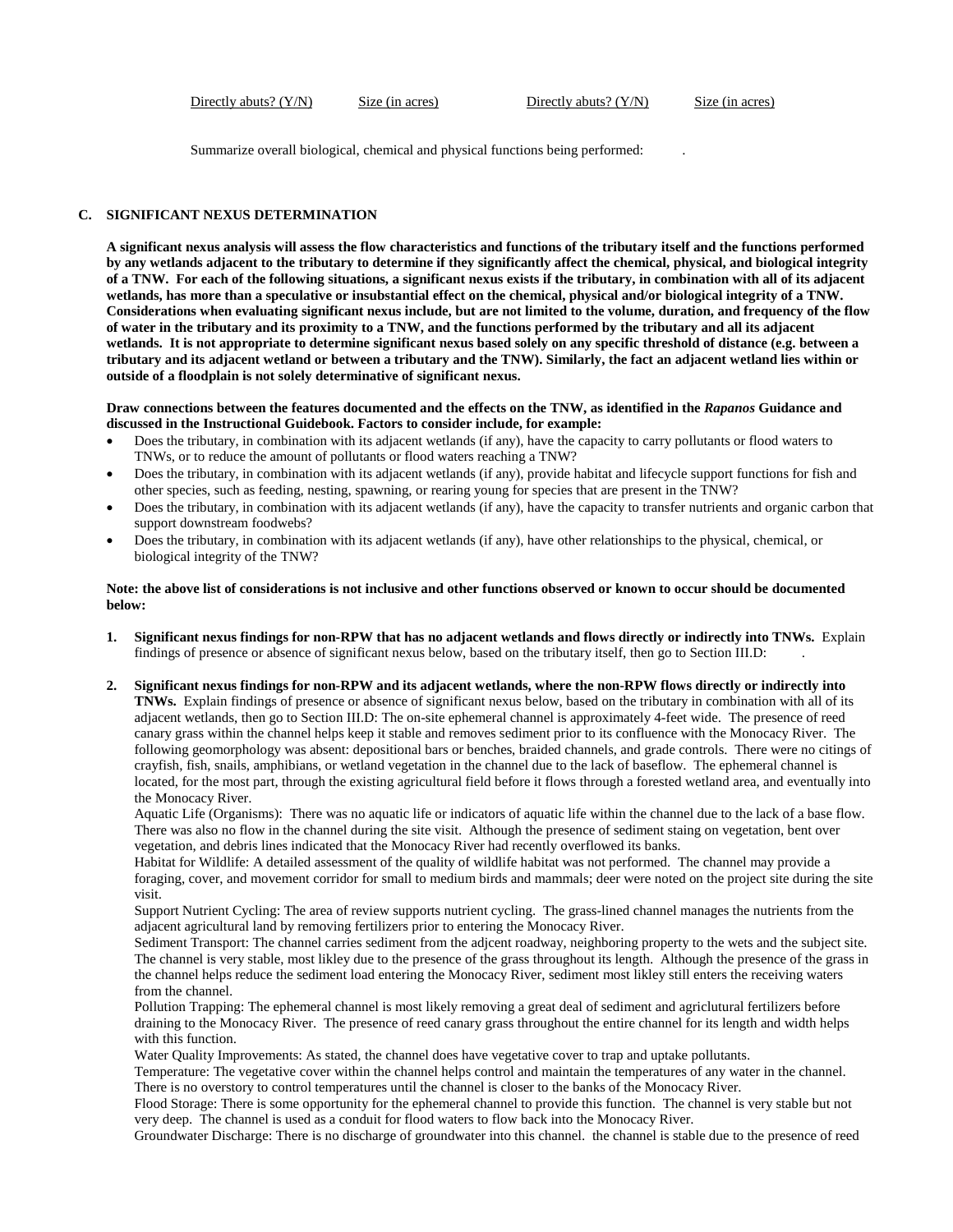canary grass and it is not eroding or down-cutting to the point of intercepting groundwater.

Groundwater recharge: The channel does not store enough water to slowly release it for groundwater recharge. The small size of this channel and contributing drainage area would not contribute ample groundwater recharge.

Commerce: The ephemeral channel, on private property, has no recreational opportunities because of its small size and lack of baseflow. It does flow into a TNW which does support fishing opportunities downstream and boating in upstream and downstream areas.

Navigation: The ephemeral channel is not navigable, but flows into a TNW.

Recreation: The channel, on private property, has no recreational opportunities because of its small size and little water flow. Public Health: The water quality funtions of this channel does influence downstream areas and to that extent it may affect public health.

Signifcant Nexus: Based on the information provided above the ephemeral channel has a significent nexus with the physical, chemical, and biological integrity of the TNW.

**3. Significant nexus findings for wetlands adjacent to an RPW but that do not directly abut the RPW.** Explain findings of presence or absence of significant nexus below, based on the tributary in combination with all of its adjacent wetlands, then go to Section III.D: There are two wetland systems located within the 100-year floodplain of the Monocacy River, but not abutting the river. During the site visit, it was noted that the wetlands contained sediment deposits, debris lines, and bent vegetation from a recent overflow event of the river.

### **D. DETERMINATIONS OF JURISDICTIONAL FINDINGS. THE SUBJECT WATERS/WETLANDS ARE (CHECK ALL THAT APPLY):**

**1. TNWs and Adjacent Wetlands.** Check all that apply and provide size estimates in review area: TNWs: linear feet, width Wetlands adjacent to TNWs:

## **2. RPWs that flow directly or indirectly into TNWs.**

- Tributaries of TNWs where tributaries typically flow year-round are jurisdictional. Provide data and rationale indicating that tributary is perennial:
- $\Box$  Tributaries of TNW where tributaries have continuous flow "seasonally" (e.g., typically three months each year) are jurisdictional. Data supporting this conclusion is provided at Section III.B. Provide rationale indicating that tributary flows seasonally:

Provide estimates for jurisdictional waters in the review area (check all that apply):

Tributary waters: linear feet; width feet.

Other non-wetland waters: acres.

Identify type(s) of waters: .

## 3. Non-RPWs<sup>8</sup> that flow directly or indirectly into TNWs.

 $\boxtimes$  Waterbody that is not a TNW or an RPW, but flows directly or indirectly into a TNW, and it has a significant nexus with a TNW is jurisdictional. Data supporting this conclusion is provided at Section III.C.

Provide estimates for jurisdictional waters within the review area (check all that apply):

■Tributary waters: 2,315 linear feet 4-feet wide<br>
■ Other non-wetland waters: 2,315 linear feet 4-feet wide

Other non-wetland waters: acres. Identify type(s) of waters: **.**

### **4. Wetlands directly abutting an RPW that flow directly or indirectly into TNWs.**

 $\boxtimes$  Wetlands directly abut RPW and thus are jurisdictional as adjacent wetlands.

 $\boxtimes$  Wetlands directly abutting an RPW where tributaries typically flow year-round. Provide data and rationale indicating that tributary is perennial in Section III.D.2, above. Provide rationale indicating that wetland is directly abutting an RPW: The Monocacy River is a perennial stream that flows into the Potomac River. The wetlands within the review area directly abut (i.e., touching) the river along the banks for the entire length of the subject property.

Wetlands directly abutting an RPW where tributaries typically flow "seasonally." Provide data indicating that tributary is seasonal in Section III.B and rationale in Section III.D.2, above. Provide rationale indicating that wetland is directly abutting an RPW: .

Provide acreage estimates for jurisdictional wetlands in the review area: 4.43**-**acres.

## **5. Wetlands adjacent to but not directly abutting an RPW that flow directly or indirectly into TNWs.**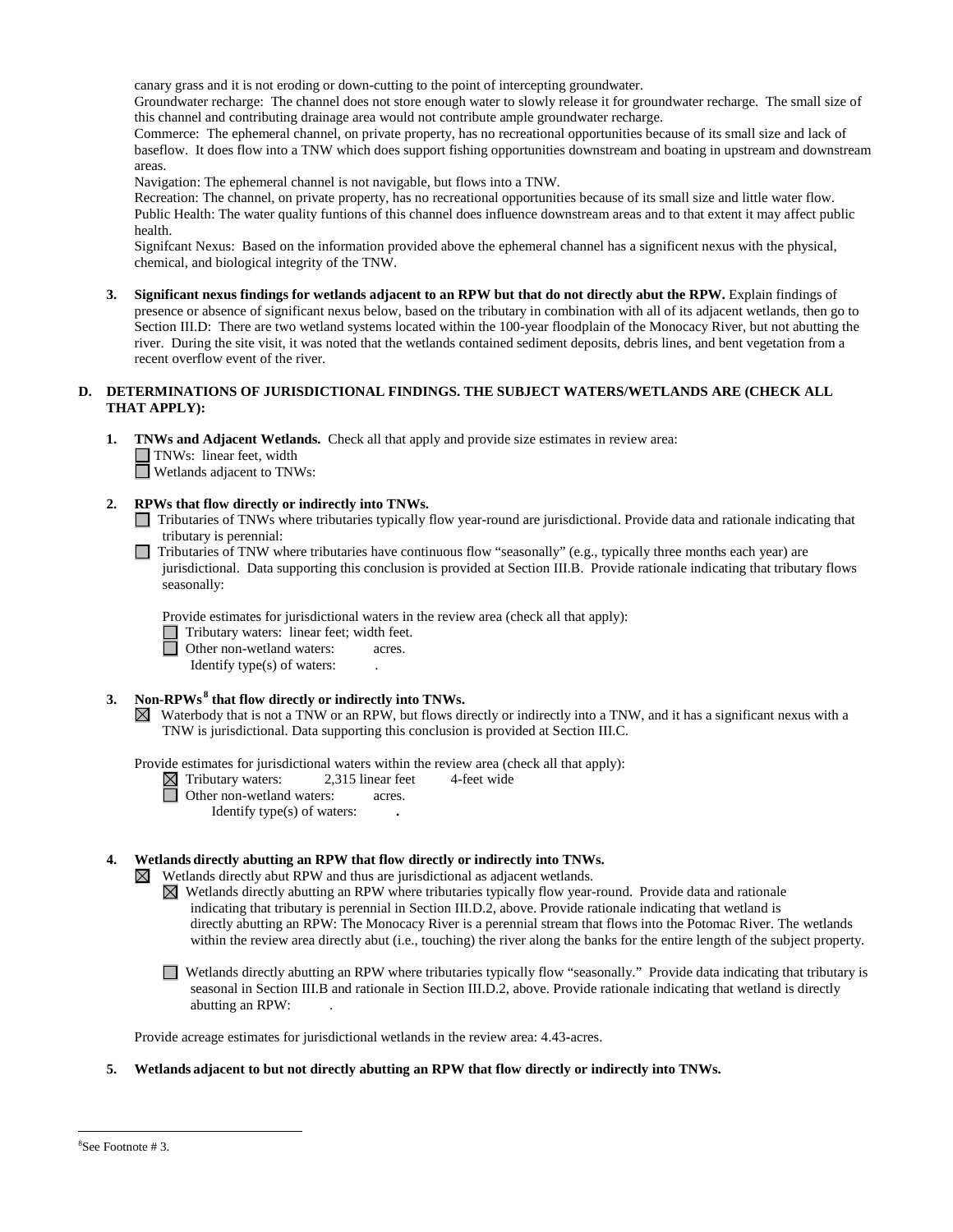$\boxtimes$  Wetlands that do not directly abut an RPW, but when considered in combination with the tributary to which they are adjacent and with similarly situated adjacent wetlands, have a significant nexus with a TNW are jurisidictional. Data supporting this conclusion is provided at Section III.C.

The two wetland systems are located within the 100-year floodplain of the Monocacy River. During the site visit, it was noted that the wetlands contained sediment deposits, debris lines, and bent vegetation from a recent overflow event of the river.

Provide acreage estimates for jurisdictional wetlands in the review area: 0.20**-**acres.

# **6. Wetlands adjacent to non-RPWs that flow directly or indirectly into TNWs.**

 $\Box$  Wetlands adjacent to such waters, and have when considered in combination with the tributary to which they are adjacent and with similarly situated adjacent wetlands, have a significant nexus with a TNW are jurisdictional. Data supporting this conclusion is provided at Section III.C.

Provide estimates for jurisdictional wetlands in the review area: acres.

# **7.** Impoundments of jurisdictional waters.<sup>9</sup>

As a general rule, the impoundment of a jurisdictional tributary remains jurisdictional.

- Demonstrate that impoundment was created from "waters of the U.S.," or
- Demonstrate that water meets the criteria for one of the categories presented above (1-6), or

П Demonstrate that water is isolated with a nexus to commerce (see E below).

## **E. ISOLATED [INTERSTATE OR INTRA-STATE] WATERS, INCLUDING ISOLATED WETLANDS, THE USE, DEGRADATION OR DESTRUCTION OF WHICH COULD AFFECT INTERSTATE COMMERCE, INCLUDING ANY**   ${\bf SUCH}$  WATERS (CHECK ALL THAT APPLY):  $^{10}$

- which are or could be used by interstate or foreign travelers for recreational or other purposes.
	- from which fish or shellfish are or could be taken and sold in interstate or foreign commerce.

which are or could be used for industrial purposes by industries in interstate commerce.

- □ Interstate isolated waters. Explain:<br>□ Other factors. Explain:
- Other factors. Explain:

# **Identify water body and summarize rationale supporting determination:** .

Provide estimates for jurisdictional waters in the review area (check all that apply):

Tributary waters: linear feet width (ft).

Other non-wetland waters: acres.

- Identify type(s) of waters: **.**
- **N** Wetlands: acres.

# **F. NON-JURISDICTIONAL WATERS, INCLUDING WETLANDS (CHECK ALL THAT APPLY):**

- If potential wetlands were assessed within the review area, these areas did not meet the criteria in the 1987 Corps of Engineers Wetland Delineation Manual and/or appropriate Regional Supplements.
- **Review area included isolated waters with no substantial nexus to interstate (or foreign) commerce.** 
	- **Prior to the Jan 2001 Supreme Court decision in "***SWANCC*," the review area would have been regulated based solely on the "Migratory Bird Rule" (MBR).

Waters do not meet the "Significant Nexus" standard, where such a finding is required for jurisdiction. Explain: **.**

Other: (explain, if not covered above): **.**

Provide acreage estimates for non-jurisdictional waters in the review area, where the sole potential basis of jurisdiction is the MBR factors (i.e., presence of migratory birds, presence of endangered species, use of water for irrigated agriculture), using best professional judgment (check all that apply):

Non-wetland waters (i.e., rivers, streams): linear feet width (ft).

Lakes/ponds: acres.

Other non-wetland waters: acres. List type of aquatic resource:

Wetlands: acres.

 <sup>9</sup> To complete the analysis refer to the key in Section III.D.6 of the Instructional Guidebook.

<sup>&</sup>lt;sup>10</sup> Prior to asserting or declining CWA jurisdiction based solely on this category, Corps Districts will elevate the action to Corps and EPA HQ for **review consistent with the process described in the Corps/EPA** *Memorandum Regarding CWA Act Jurisdiction Following Rapanos.*